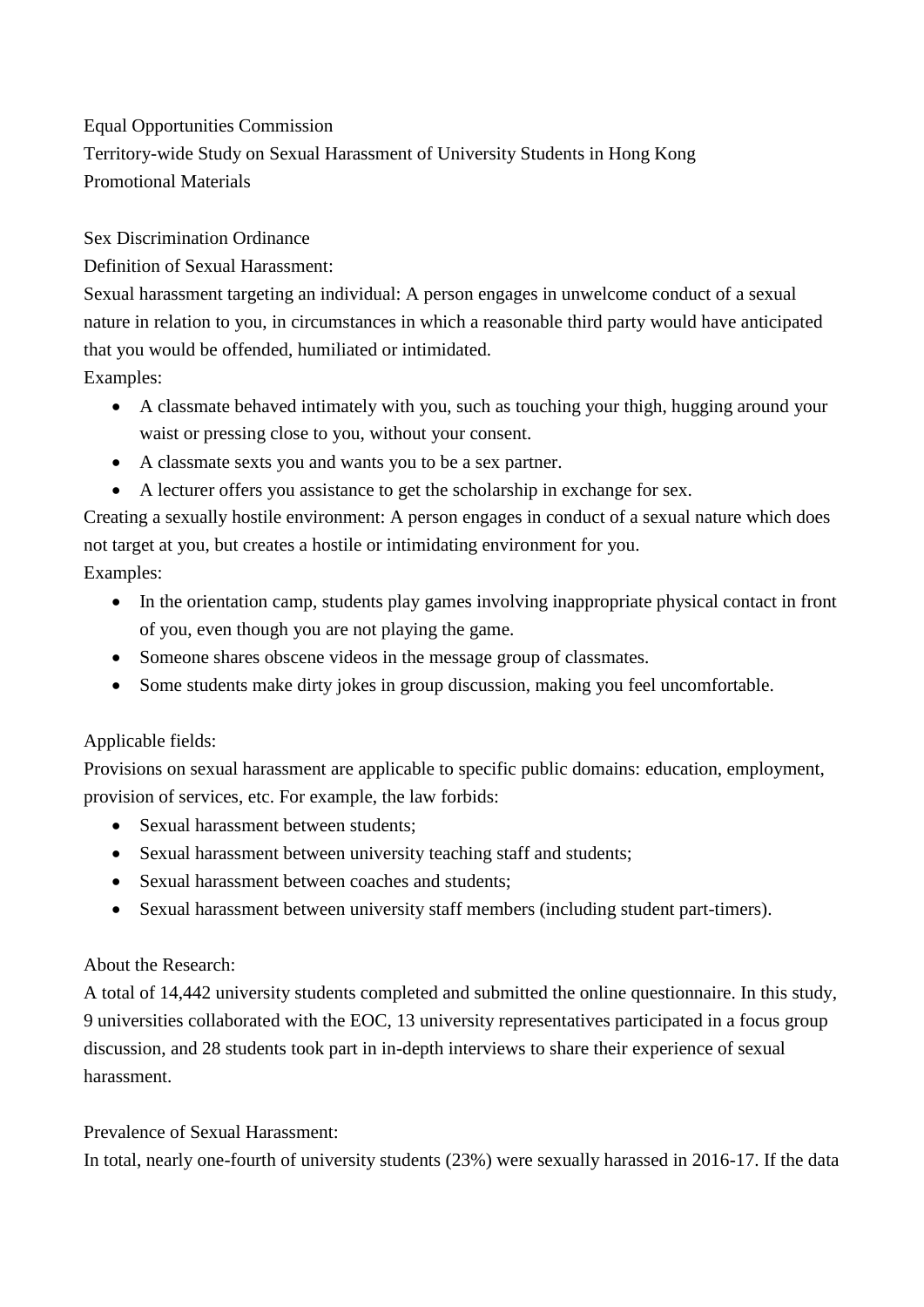is disaggregated by sex, 27.0% of female students and 18.4% of male students were sexually harassed.

Among students who were sexually harassed: 72.7% were harassed by university classmates, 7.2% were harassed by students of other universities, 4.4% were harassed by lecturers or professors, 4.4% were harassed by non-teaching staff.

Reasons for not reporting the sexual harassment incidents to the university:

20.7% said they were unsure whether the incident is sexual harassment

11.2% said they worried about ineffective complaint mechanism or protracted process

10.6% said they did not want to jeopardise the relationship with the harasser(s)

8.7% said they did not know the channels for lodging complaints

7.2% said they were afraid of retaliation by the harasser(s)

Awareness of university anti-sexual harassment policy:

58.6% of student did not know university has an anti-sexual harassment policy. Only 2.5% of victims lodged complaints with their university.

Sexual Harassment cases (extracted from the EOC Territory-wide Study on Sexual Harassment of University Students in Hong Kong):

Case 1: I was wearing a suit that day. After my presentation, the male professor suggested, "Next time if you wear less, maybe you'll get higher marks …" I feel very uneasy …

Case 2: There's a muscular guy ... a female student touched his chest saying "nice pecs!" … The guy probably didn't take it as sexual harassment because of gender stereotype.

Case 3: (After sports training, I shared a taxi with a guy from another team) All of a sudden he touched my breast and exclaimed, "Wow! Your boobs are so much bigger!" I pushed his hand aside and said, "What are you doing? Don't do that ..."

Interview quotes (extracted from the EOC Territory-wide Study on Sexual Harassment of University Students in Hong Kong):

• Interviewee is a male undergraduate. "They made fun of it, for instance, describing sex between men and some sex positions. They also mentioned some terms which I felt uneasy. I told myself not to mind their words … When I chatted with them about affection, they suddenly asked, 'Will you be penetrated? Got fxxxed in the ass? Do you gays have anal and rectal problems?' I thought their remarks were discriminatory. I felt uneasy when they made